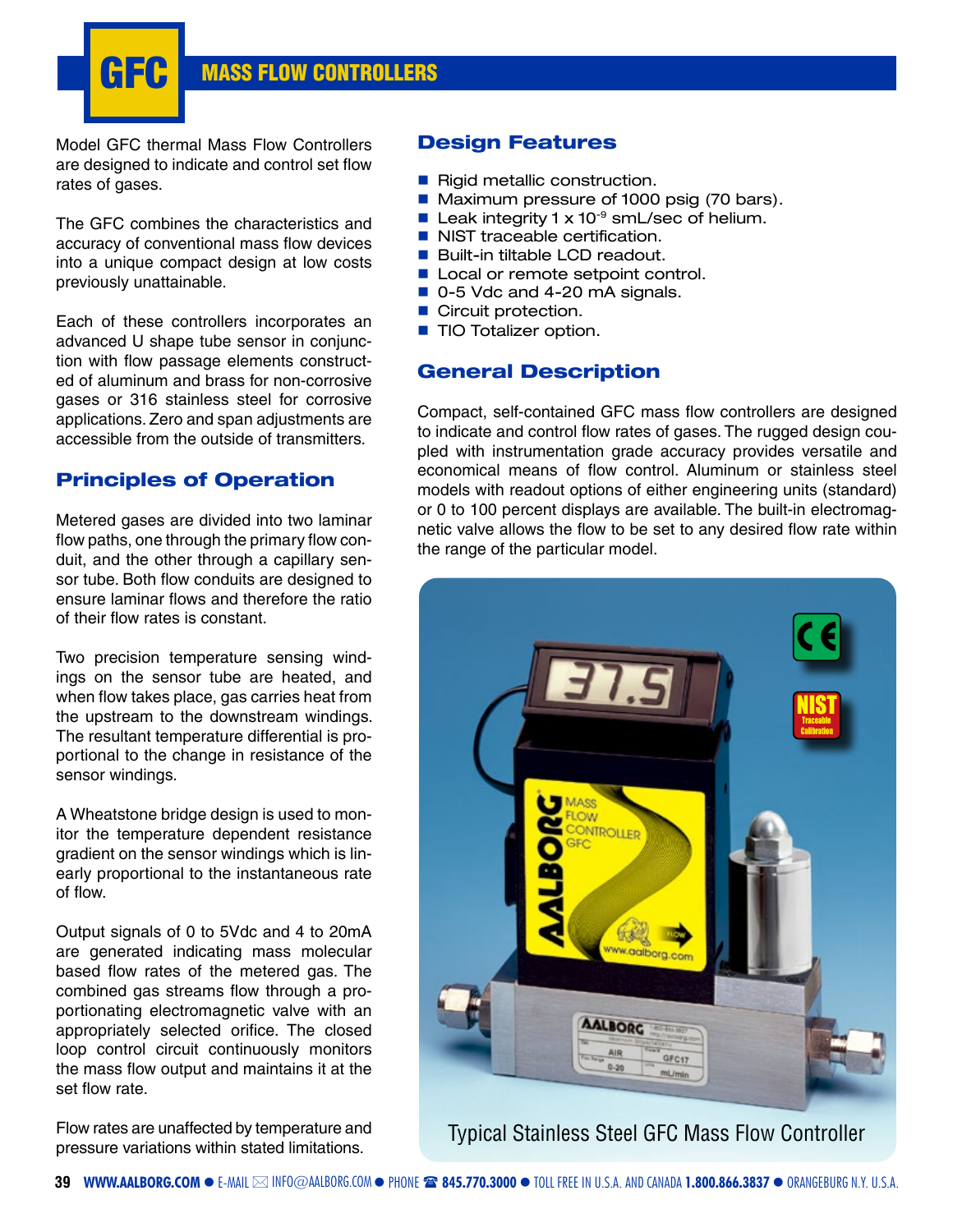# MASS FLOW CONTROLLERS **F**



Setpoints are controlled either locally or remotely. The valve is normally closed as a safety feature to ensure that gas flow is shut off in case of a power outage. The LCD readout built into the top of the transducer is tiltable over 90 degrees to provide optimal reading comfort. It is connected to the transducer by a standard modular plug, and is readily removable for remote reading installations. Transducers without LCD readout are offered for OEM applications. GFC mass flow controllers are available with flow ranges from 10 mL/min to 1000 L/min N2.Gases are connected by means of 1/4", 3/8", or optional 1/8" compression fittings and 3/4" FNPT fittings. Optional fittings are available. These controllers may be used as bench top units or mounted by means of screws in the base.Transducer power supply ports are fuse and polarity protected.

## **Leak Integrity**

 $1 \times 10^{-9}$  mL/sec of helium maximum to the outside environment.

| TABLE 22 - SPECIFICATIONS                |                                                                                                                                                                       |                                                                                                                                      |                                                                                                          |                                       |                                                                                                             |                |           |                      |  |  |
|------------------------------------------|-----------------------------------------------------------------------------------------------------------------------------------------------------------------------|--------------------------------------------------------------------------------------------------------------------------------------|----------------------------------------------------------------------------------------------------------|---------------------------------------|-------------------------------------------------------------------------------------------------------------|----------------|-----------|----------------------|--|--|
|                                          |                                                                                                                                                                       | <b>ACCURACY %FS</b>                                                                                                                  |                                                                                                          | <b>OPTIONAL ENHANCED ACCURACY %FS</b> |                                                                                                             |                |           |                      |  |  |
| ACCURACY:                                | <b>MODEL:</b>                                                                                                                                                         | GFC 17, 37, 47                                                                                                                       | GFC 57, 67, 77                                                                                           |                                       | <b>MODEL:</b>                                                                                               | GFC 57, 67, 77 |           |                      |  |  |
|                                          | <b>FLOW RANGE:</b>                                                                                                                                                    | $0 - 100%$                                                                                                                           | 20-100%                                                                                                  | $0 - 20%$                             | <b>FLOW RANGE:</b>                                                                                          | 20-100%        | $0 - 20%$ |                      |  |  |
|                                          | <b>ACCURACY:</b>                                                                                                                                                      | ±1.0%                                                                                                                                | ±1.5%                                                                                                    | ±3%                                   | <b>ACCURACY:</b>                                                                                            | ±1%            | ±1.0%     | REF DATA with $±1\%$ |  |  |
| <b>CALIBRATIONS:</b>                     |                                                                                                                                                                       |                                                                                                                                      | Performed at standard conditions [14.7 psia (101.4 kPa) and 70 °F (21.1 °C)] unless otherwise requested. |                                       |                                                                                                             |                |           |                      |  |  |
| <b>REPEATABILITY:</b>                    | $±0.5\%$ of full scale.                                                                                                                                               |                                                                                                                                      |                                                                                                          |                                       |                                                                                                             |                |           |                      |  |  |
|                                          | GFC17:<br>300ms time constant; approximately 1 second to within ±2% of set flow rate for 25% to 100% of full scale flow.                                              |                                                                                                                                      |                                                                                                          |                                       |                                                                                                             |                |           |                      |  |  |
| <b>RESPONSE TIME:</b>                    | 600ms time constant; approximately 2 seconds to within ±2% of set flow rate for 25% to 100% of full scale flow.<br>GFC 37/47:                                         |                                                                                                                                      |                                                                                                          |                                       |                                                                                                             |                |           |                      |  |  |
|                                          |                                                                                                                                                                       | GFC 57/67/77: 1800ms time constant; approximately 5 seconds to within $\pm 2\%$ of set flow rate for 25% to 100% of full scale flow. |                                                                                                          |                                       |                                                                                                             |                |           |                      |  |  |
| <b>TEMPERATURE COEFFICIENT:</b>          | $\mid$ 0.15% of full scale / °C.                                                                                                                                      |                                                                                                                                      |                                                                                                          |                                       |                                                                                                             |                |           |                      |  |  |
| <b>PRESSURE COEFFICIENT:</b>             | 0.01% of full scale / psi (0.07 bar).                                                                                                                                 |                                                                                                                                      |                                                                                                          |                                       |                                                                                                             |                |           |                      |  |  |
| <b>PRESSURE DROP:</b>                    | See Table 24.                                                                                                                                                         |                                                                                                                                      |                                                                                                          |                                       |                                                                                                             |                |           |                      |  |  |
| <b>OPTIMUM GAS PRESSURE:</b>             | 25 psig (1.73 bars).                                                                                                                                                  |                                                                                                                                      |                                                                                                          |                                       |                                                                                                             |                |           |                      |  |  |
| <b>MAX. GAS PRESSURE:</b>                |                                                                                                                                                                       |                                                                                                                                      |                                                                                                          |                                       | 1000 psig (70 bars) maximum GFC 17, 37, 47, 500 psig (34.5 bars) GFC 57, 67, 77.                            |                |           |                      |  |  |
| <b>TURN DOWN RATIO:</b>                  | 40:1.                                                                                                                                                                 |                                                                                                                                      |                                                                                                          |                                       |                                                                                                             |                |           |                      |  |  |
| <b>MAX. DIFF. PRESSURE:</b>              | 50 psi for GFC 17/37/57/67 and 77 (3.4 bars), 40 psi for 47 (2.7 bars).                                                                                               |                                                                                                                                      |                                                                                                          |                                       |                                                                                                             |                |           |                      |  |  |
| <b>GAS AND AMBIENT TEMP:</b>             | 32 °F to 122 °F (0 °C to 50 °C). 14 °F to 122 °F (-10 °C to 50 °C) - Dry gases only.                                                                                  |                                                                                                                                      |                                                                                                          |                                       |                                                                                                             |                |           |                      |  |  |
| **MATERIALS                              | <b>a.</b> Aluminum models GFC Series: anodized aluminum, 316 stainless steel, brass and Viton® O-rings.                                                               |                                                                                                                                      |                                                                                                          |                                       |                                                                                                             |                |           |                      |  |  |
| IN FLUID CONTACT:                        | <b>b.</b> Stainless steel models GFC17S, 37S, 47S, 57S, 67S and 77S: 316 stainless steel and Viton® O-rings. Optional O-rings: Buna®<br>EPR and Kalrez <sup>®</sup> . |                                                                                                                                      |                                                                                                          |                                       |                                                                                                             |                |           |                      |  |  |
| <b>ATTITUDE SENSITIVITY:</b>             | No greater than +15 degree rotation from horizontal to vertical; standard calibration is in horizontal position.                                                      |                                                                                                                                      |                                                                                                          |                                       |                                                                                                             |                |           |                      |  |  |
| <b>OUTPUT SIGNALS:</b>                   |                                                                                                                                                                       | Linear 0-5 Vdc. (1000 ohms min. load impedance); 4-20 mA (0-500 ohms loop resistance) Max noise ±20mV.                               |                                                                                                          |                                       |                                                                                                             |                |           |                      |  |  |
| <b>COMMAND SIGNALS:</b>                  | Analog 0-5 Vdc or 4-20 mA for remote set point mode; NPN compatible purge /valve off.                                                                                 |                                                                                                                                      |                                                                                                          |                                       |                                                                                                             |                |           |                      |  |  |
|                                          | GFC 17: 1/4" compression fittings. Optional: 6mm, 3/8" and 1/8" compression fittings or 1/4" VCR®.                                                                    |                                                                                                                                      |                                                                                                          |                                       |                                                                                                             |                |           |                      |  |  |
|                                          | GFC 37: 1/4" compression fittings. Optional: 6mm and 3/8" compression fittings or 1/4" VCR®.                                                                          |                                                                                                                                      |                                                                                                          |                                       |                                                                                                             |                |           |                      |  |  |
| <b>CONNECTIONS:</b>                      | <b>GFC 47:</b> 3/8" compression fittings.                                                                                                                             |                                                                                                                                      |                                                                                                          |                                       |                                                                                                             |                |           |                      |  |  |
|                                          | GFC 57: 3/8" compression fittings.                                                                                                                                    |                                                                                                                                      |                                                                                                          |                                       |                                                                                                             |                |           |                      |  |  |
|                                          | GFC 67: 1/2" compression fittings.                                                                                                                                    |                                                                                                                                      |                                                                                                          |                                       |                                                                                                             |                |           |                      |  |  |
|                                          | <b>GFC 77:</b> 3/4" FNPT fittings. Optional: 3/4" compression fittings.                                                                                               |                                                                                                                                      |                                                                                                          |                                       |                                                                                                             |                |           |                      |  |  |
| <b>LEAK INTEGRITY:</b>                   |                                                                                                                                                                       | $1 \times 10^{-9}$ smL/sec of helium maximum to the outside environment.                                                             |                                                                                                          |                                       |                                                                                                             |                |           |                      |  |  |
| <b>TRANSDUCER</b><br><b>INPUT POWER:</b> |                                                                                                                                                                       | GFC 17, 37 and 47: Universal +12 Vdc to 26 Vdc, 650 mA maximum.<br>GFC 57, 67 and 77: +12 Vdc, 800 mA; +24 Vdc, 650 mA optional.     |                                                                                                          |                                       |                                                                                                             |                |           |                      |  |  |
| <b>CIRCUIT PROTECTION:</b>               |                                                                                                                                                                       |                                                                                                                                      |                                                                                                          |                                       | Circuit boards have built-in polarity reversal protection. Resettable fuses provide power input protection. |                |           |                      |  |  |
| <b>DISPLAY:</b>                          | 3-1/2 digit LCD, 0.5" high characters.                                                                                                                                |                                                                                                                                      |                                                                                                          |                                       |                                                                                                             |                |           |                      |  |  |
| <b>CE COMPLIANT:</b>                     | EN 55011 class 1, class B; EN50082-1.                                                                                                                                 |                                                                                                                                      |                                                                                                          |                                       |                                                                                                             |                |           |                      |  |  |

\*\*The selection of materials of construction, is the responsibility of the customer. The company accepts no liability.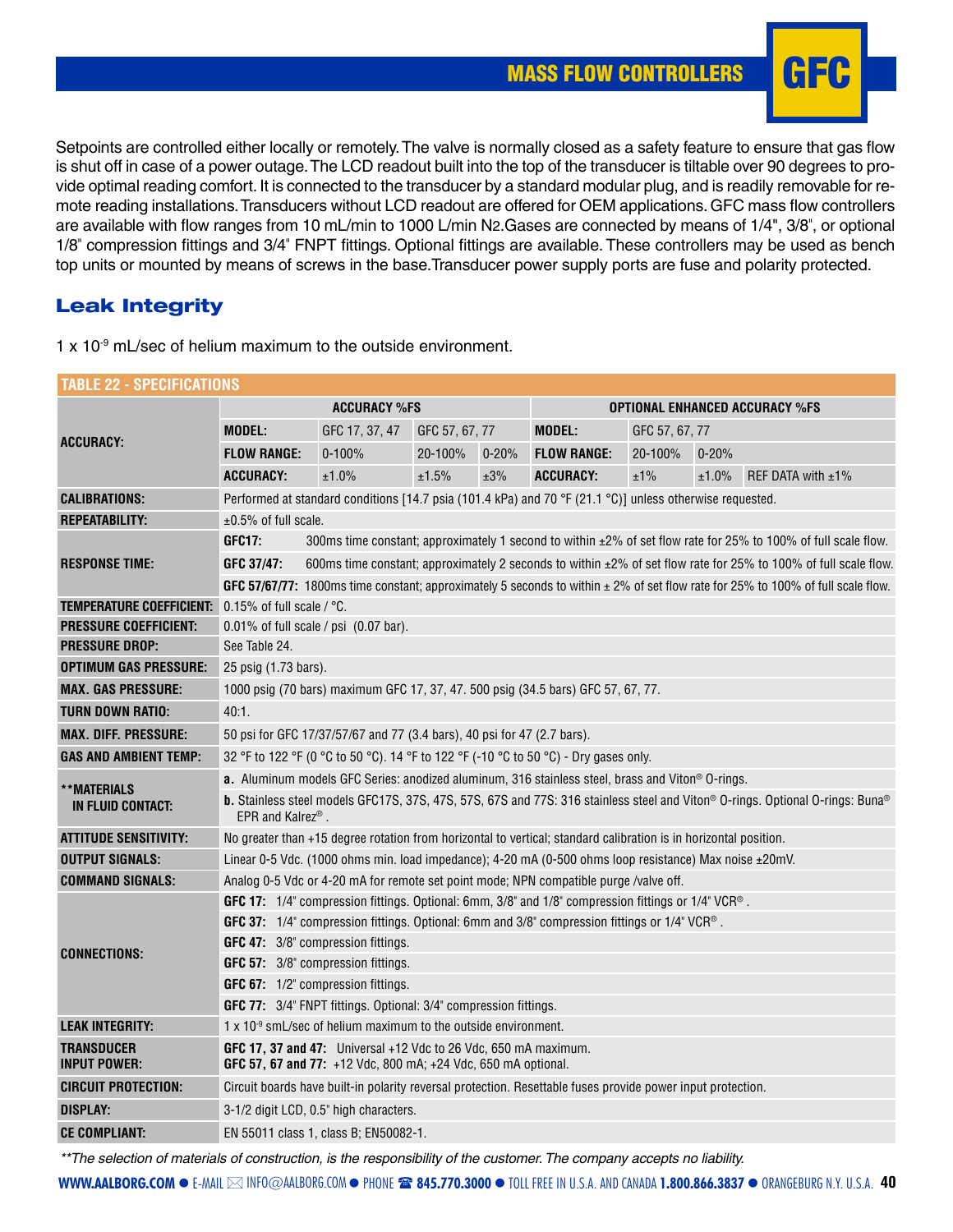

#### **TABLE 23 - FLOW RANGES FOR GFC**

|             | <b>GFC 17 LOW FLOW MASS FLOW CONTROLLER</b>       |
|-------------|---------------------------------------------------|
| <b>CODE</b> | $mL / min$ [N <sub>2</sub> ]                      |
| 01          | 0 to 10                                           |
| 02          | 0 to 20                                           |
| 03          | 0 to 50                                           |
| 04          | 0 to 100                                          |
| 05          | 0 to 200                                          |
| 06          | 0 to 500                                          |
| <b>CODE</b> | $mL / min$ [N <sub>2</sub> ]                      |
| 07          | $0$ to 1                                          |
| 08          | $0$ to $2$                                        |
| 09          | $0$ to $5$                                        |
| 10          | $0$ to 10                                         |
|             | GFC 37 MEDIUM FLOW MASS FLOW CONTROLLER           |
| 11          | 0 to 15                                           |
| 30          | 0 to 20                                           |
| 31          | 0 to 30                                           |
| 32          | 0 to 40                                           |
| 33          | 0 to 50                                           |
|             | GFC 47 /57 /67 /77 HIGH FLOW MASS FLOW CONTROLLER |
| 40          | 0 to 60                                           |
| 41          | 0 to 80                                           |
| 42          | 0 to 100                                          |
| 50          | 0 to 200                                          |
| 60          | 0 to 500                                          |
| 70          | 0 to 1000                                         |

| <u> IADLL 43 - MAAIMUM FRLOODRL DRUF I UR UI G</u> |                  |                                 |        |        |  |  |  |  |  |
|----------------------------------------------------|------------------|---------------------------------|--------|--------|--|--|--|--|--|
|                                                    | <b>FLOW RATE</b> | <b>MAXIMUM PRESSURE DROP</b>    |        |        |  |  |  |  |  |
| <b>MODEL</b>                                       | [liters/min]     | <b>Imm</b><br>H <sub>2</sub> 0] | [psid] | [mbar] |  |  |  |  |  |
| <b>GFC 17</b>                                      | up to 10         | 720                             | 1.06   | 75     |  |  |  |  |  |
|                                                    | 15               | 2630                            | 3.87   | 266    |  |  |  |  |  |
|                                                    | 20               | 1360                            | 2.00   | 138    |  |  |  |  |  |
| <b>GFC 37</b>                                      | 30               | 2380                            | 3.50   | 241    |  |  |  |  |  |
|                                                    | 40               | 3740                            | 5.50   | 379    |  |  |  |  |  |
|                                                    | 50               | 5440                            | 8.00   | 551    |  |  |  |  |  |
| <b>GFC 47</b>                                      | 60               | 7480                            | 11.00  | 758    |  |  |  |  |  |
|                                                    | 100              | 12850                           | 18.89  | 1302   |  |  |  |  |  |
| <b>GFC 57</b>                                      | 200              | 7031                            | 10.00  | 690    |  |  |  |  |  |
| GFC 67                                             | 500              | 8437                            | 12.00  | 827    |  |  |  |  |  |
| <b>GFC 77</b>                                      | 1000             | 10547                           | 15.00  | 1034   |  |  |  |  |  |

**TABLE 24 - MAXIMUM PRESSURE DROP FOR** 

# GFC 57, 67 and 77 Series Aluminum and Stainless Mass Flow **Controllers**



# **TABLE 25 - ACCESSORIES FOR GFC POWER SUPPLY - BATTERY PACK - CABLES PS-GFC-110NA-2** Power Supply, 110 V/12 Vdc /North America **PS-GFC-110NA-4** Power Supply, 110 V/24 Vdc /North America **PS-GFC-230EU-2** Power Supply, 220 V/12 Vdc /Europe **PS-GFC-230EU-4** Power Supply, 220 V/24 Vdc /Europe **PS-GFC-240UK-2** Power Supply 240 V/12 Vdc /United Kingdom **PS-GFC-240UK-4** Power Supply 240 V/24 Vdc /United Kingdom **PS-GFC-240AU-2** Power Supply 240 V/12 Vdc /Australia **PS-GFC-240AU-4** Power Supply 240 V/24 Vdc /Australia **CBL-DGS** Cable, Shielded 15-pin D-connector /end terminated **17/ 3RC** Remote Cable, 3 feet long **17/ R** Remote LCD readout with 3 feet long cable

## **For Totalizer Input/Output Flow Monitor/ Controller options see page 55.**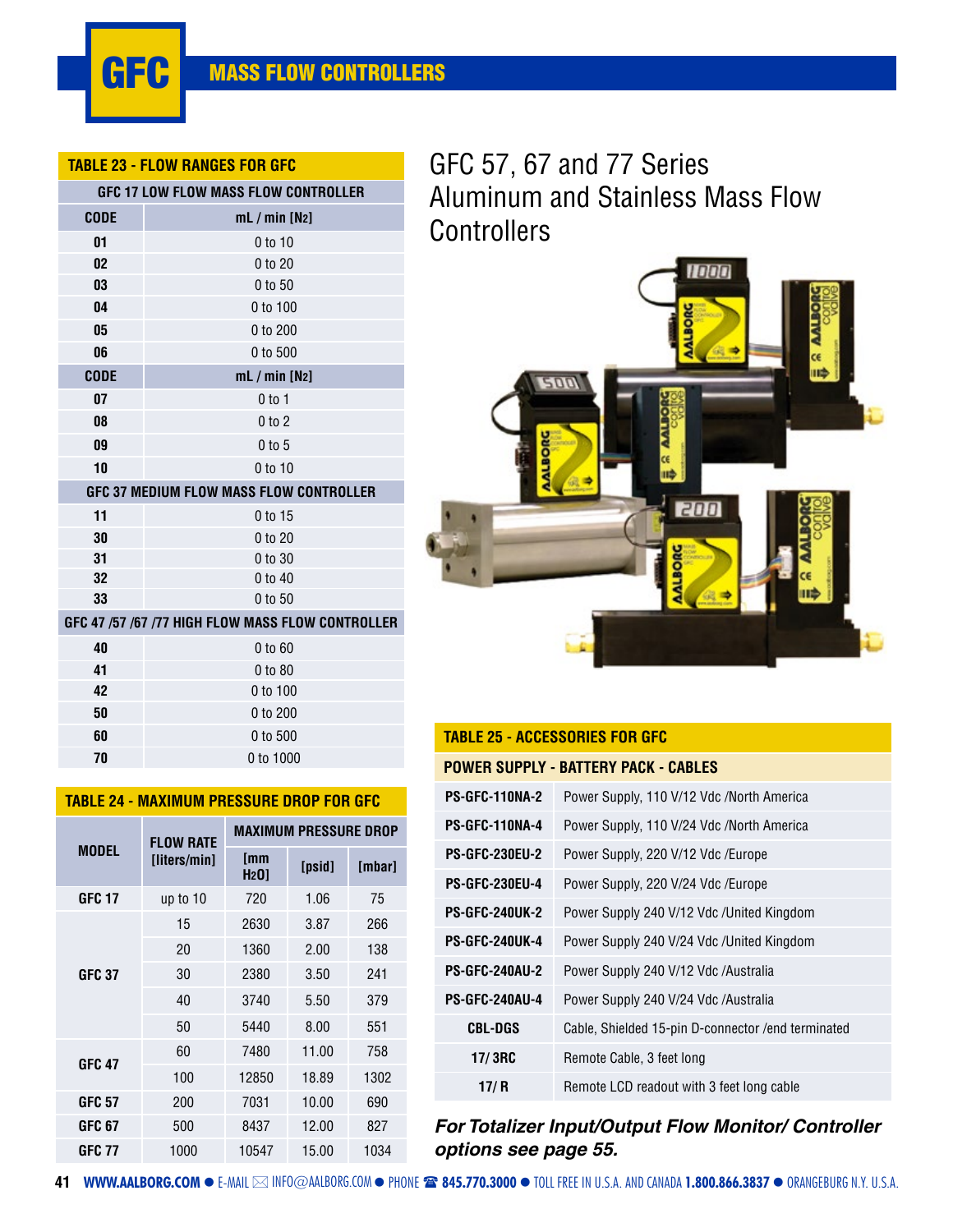





# GFC Mass Flow Controller

| <b>TABLE 26 - DIMENSION FOR GFC</b> |                                                                          |                         |      |                |        |        |      |      |      |                                |  |
|-------------------------------------|--------------------------------------------------------------------------|-------------------------|------|----------------|--------|--------|------|------|------|--------------------------------|--|
| <b>MODEL</b>                        |                                                                          | <b>DIMENSION (INCH)</b> |      |                |        |        |      |      |      |                                |  |
|                                     | <b>CONNECTION</b><br><b>COMPRESSION FITTING</b><br>(except model GFC 77) | <b>LCD VERSION</b>      |      |                |        |        |      |      |      | <b>MOUNTING</b><br><b>HOLE</b> |  |
|                                     |                                                                          | A                       | B    | $C/*C$         | $D/*D$ | $E/*E$ | F    | G    | H    | J                              |  |
| GFC 17                              | 1/4" Tube O Diameter                                                     | 5.72                    | 1.00 | 1.00           | 4.27   | 6.29   | 0.69 | 2.69 | 4.61 | $6 - 32 \times 0.13$           |  |
|                                     |                                                                          |                         |      | ${}^{\star}$ C | *D     | *E     |      |      |      |                                |  |
| <b>GFC 37</b>                       | 1/4" Tube O Diameter                                                     | 6.10                    | 1.37 | 1.25           | 5.19   | 7.21   | 0.69 | 2.69 | 4.99 | $6 - 32 \times 0.10$           |  |
| GFC 47                              | 3/8" Tube O Diameter                                                     | 6.10                    | 1.37 | 1.25           | 5.19   | 7.33   | 0.69 | 2.69 | 4.99 | $6 - 32 \times 0.10$           |  |
| <b>GFC 57</b>                       | 3/8" Tube O Diameter                                                     | 6.73                    | 2.00 | 1.75           | 10.2   | 12.3   | 1.39 | 4.69 | 5.62 | $10-24 \times 0.25$            |  |
| GFC 67                              | 1/2" Tube O Diameter                                                     | 7.55                    | 3.00 | 3.00           | 10.24  | 12.4   | 2.5  | 6.80 | 6.53 | $1/4 - 20 \times 0.35$         |  |
| <b>GFC 77</b>                       | 3/4" NPT Female                                                          | 8.66                    | 4.00 | 4.00           | 10.5   |        | 3.0  | 6.80 | 7.55 | $1/4 - 20 \times 0.35$         |  |

For Specific Flow Ranges Contact Aalborg Customer Service Department.